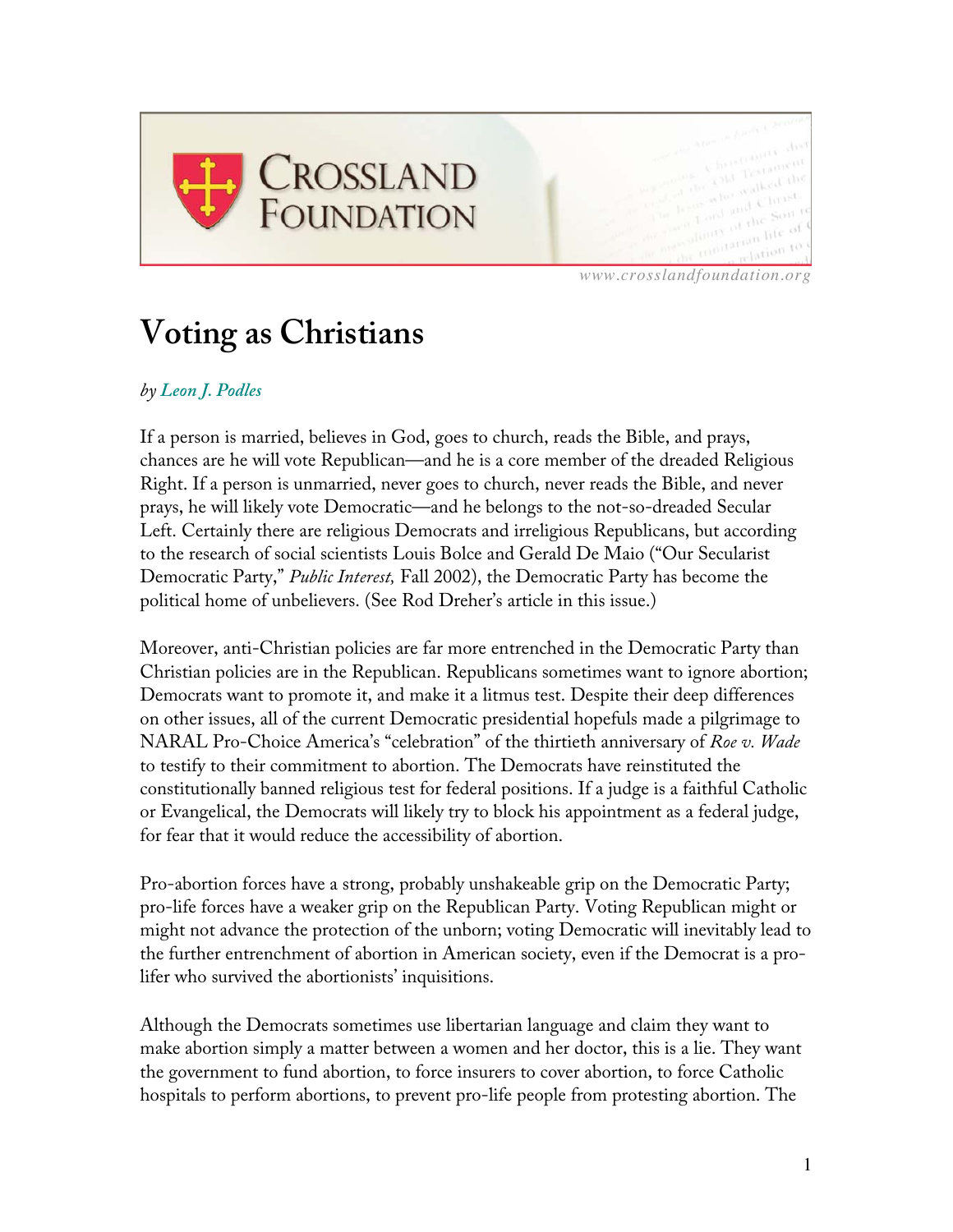libertarian language cloaks a determination to use the government to forcibly "liberate" people from "oppressive and discriminatory" traditions, such as protecting the life of the unborn.

Marriage and religion are closely connected; procreation and a belief and trust in a Creator are closely allied. Those who reject the meaning that marriage, family, and traditional religion give to life suffer a void, which they try to fill by seeking meaning in politics. This was the curse of Europe in the twentieth century, as the false religions of Nazism and Communism captured state after state. The new religion of liberation has its totalitarian aspect: It seeks to free man from his inherited prejudices (marriage, family, Christianity) through an activist state. This state, having created the void, then makes everyone dependent upon itself for meaning, at least for the only meaning it sees that life can hold: a perpetual liberation, a society that transgresses all boundaries.

Abortion has now destroyed more human life than Hitler and Stalin did—45 million in the United States, and tens of millions more in countries that have legalized abortion, some under pressure from the United States.

In a democratic society, legitimacy depends upon the voters. Voters have ultimate control of the system and can change the government if they really want to. Voting fraud and stolen elections can slow down but not stop a determined public; the judiciary and the bureaucracy in the end have to follow a determined and long-term public mood. A Christian voter performs a moral act when he votes. The morality of a government and the morality of an individual Christian are not the same thing—because God has instituted governments to enforce earthly justice, and a Christian has a destiny and a goal beyond this earth—but both governments and individual men are subject to moral laws.

Governments are ordained to protect the innocent from evildoers, from enemies foreign and domestic, and those who would destroy a child in the womb are evildoers. The US Supreme Court has declared a class of human beings outside the protection of the law, and the American government therefore does not carry out one of the purposes for which God has ordained it.

In a recent statement, the Vatican reiterated what has been the constant teaching of Christianity:

Those who are directly involved in lawmaking bodies have a "grave and clear obligation to oppose" any law that attacks human life. For them and for every Catholic, it is impossible to promote such laws or to vote for them. . . . In this context, it must be noted also that a well-formed Christian conscience does not permit one to vote for a political program or an individual law which contradicts the fundamental contents of faith and morals.